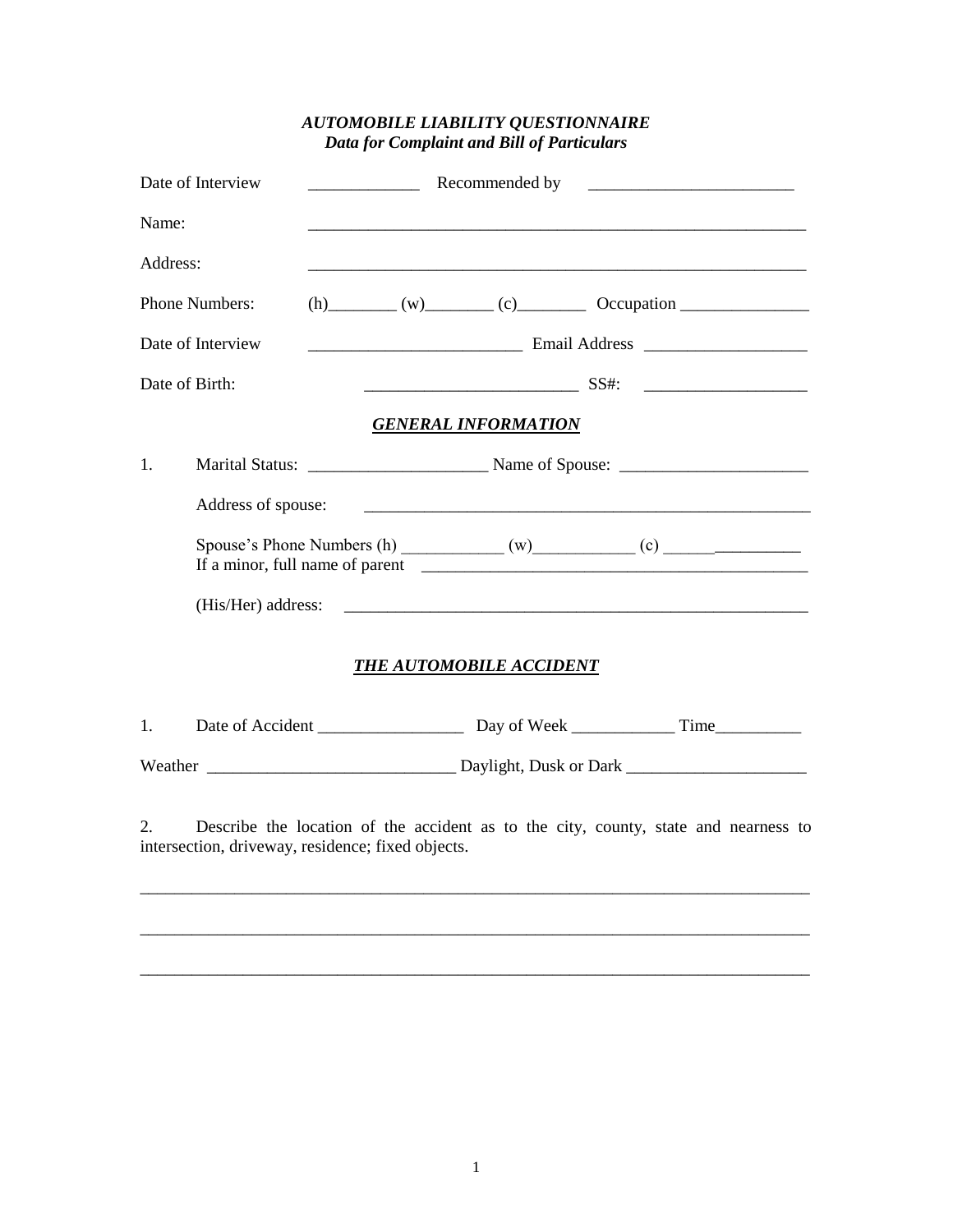3. Describe in detail how the accident occurred. Comment, if applicable, upon the following, defects in the road or car, distances, lanes, intersection, RR crossing, horn sounds, radio on, windows up (air conditioner on), brake noise, tire squeal, skid marks, turn signals, intoxication, guard rails, stop signs, street lights, road conditions, curves, center line, curbs, hills, school zone, pedestrians, location of debris from car, brakes, speed, statements as to who was at fault.

\_\_\_\_\_\_\_\_\_\_\_\_\_\_\_\_\_\_\_\_\_\_\_\_\_\_\_\_\_\_\_\_\_\_\_\_\_\_\_\_\_\_\_\_\_\_\_\_\_\_\_\_\_\_\_\_\_\_\_\_\_\_\_\_\_\_\_\_\_\_\_\_\_\_\_\_\_\_

\_\_\_\_\_\_\_\_\_\_\_\_\_\_\_\_\_\_\_\_\_\_\_\_\_\_\_\_\_\_\_\_\_\_\_\_\_\_\_\_\_\_\_\_\_\_\_\_\_\_\_\_\_\_\_\_\_\_\_\_\_\_\_\_\_\_\_\_\_\_\_\_\_\_\_\_\_\_

\_\_\_\_\_\_\_\_\_\_\_\_\_\_\_\_\_\_\_\_\_\_\_\_\_\_\_\_\_\_\_\_\_\_\_\_\_\_\_\_\_\_\_\_\_\_\_\_\_\_\_\_\_\_\_\_\_\_\_\_\_\_\_\_\_\_\_\_\_\_\_\_\_\_\_\_\_\_

4. Name and address of defendant (specify as individual, co-partnership, all partners, or  $corportion:$ 

\_\_\_\_\_\_\_\_\_\_\_\_\_\_\_\_\_\_\_\_\_\_\_\_\_\_\_\_\_\_\_\_\_\_\_\_\_\_\_\_\_\_\_\_\_\_\_\_\_\_\_\_\_\_\_\_\_\_\_\_\_\_\_\_\_\_\_\_\_\_\_\_\_\_\_\_\_\_

\_\_\_\_\_\_\_\_\_\_\_\_\_\_\_\_\_\_\_\_\_\_\_\_\_\_\_\_\_\_\_\_\_\_\_\_\_\_\_\_\_\_\_\_\_\_\_\_\_\_\_\_\_\_\_\_\_\_\_\_\_\_\_\_\_\_\_\_\_\_\_\_\_\_\_\_\_\_

\_\_\_\_\_\_\_\_\_\_\_\_\_\_\_\_\_\_\_\_\_\_\_\_\_\_\_\_\_\_\_\_\_\_\_\_\_\_\_\_\_\_\_\_\_\_\_\_\_\_\_\_\_\_\_\_\_\_\_\_\_\_\_\_\_\_\_\_\_\_\_\_\_\_\_\_\_\_

\_\_\_\_\_\_\_\_\_\_\_\_\_\_\_\_\_\_\_\_\_\_\_\_\_\_\_\_\_\_\_\_\_\_\_\_\_\_\_\_\_\_\_\_\_\_\_\_\_\_\_\_\_\_\_\_\_\_\_\_\_\_\_\_\_\_\_\_\_\_\_\_\_\_\_\_\_\_

5. Was vehicle damaged? \_\_\_\_\_\_\_\_\_\_\_\_\_\_ If so, what parts? \_\_\_\_\_\_\_\_\_\_\_\_\_\_\_\_\_\_\_\_\_\_

| 6. Insurance Company insuring car you were in: _________________________________ |                |
|----------------------------------------------------------------------------------|----------------|
|                                                                                  |                |
|                                                                                  |                |
|                                                                                  |                |
|                                                                                  |                |
| Name of Insured                                                                  | Name of Driver |
|                                                                                  |                |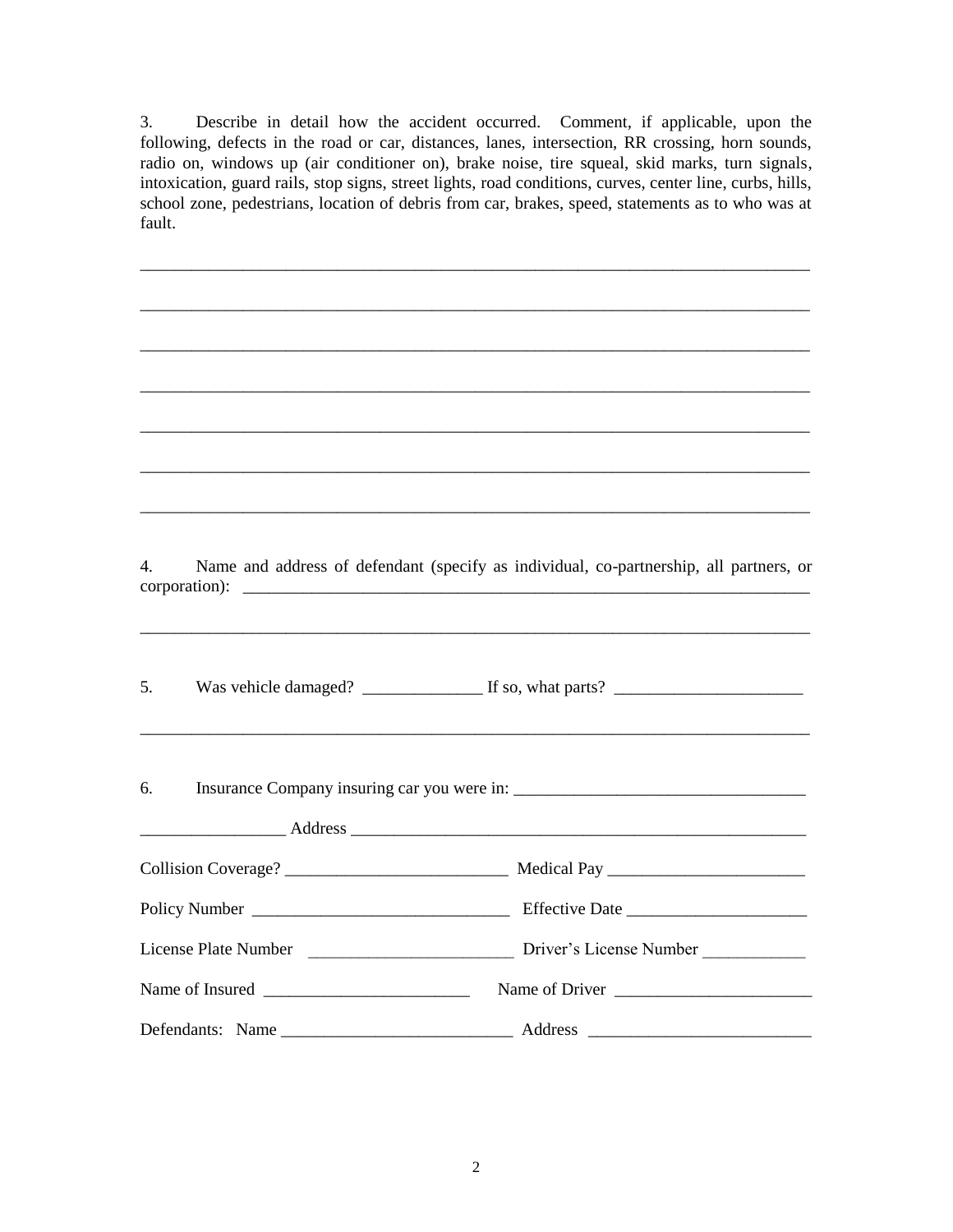|                                                 | Regarding this accident, please answer the following: Were pictures taken at the scene of the |
|-------------------------------------------------|-----------------------------------------------------------------------------------------------|
|                                                 | Were you questioned by the police? If so, what was the officer's name and of                  |
|                                                 |                                                                                               |
|                                                 |                                                                                               |
|                                                 |                                                                                               |
|                                                 |                                                                                               |
|                                                 |                                                                                               |
| 7. How did you leave the scene of the accident? |                                                                                               |

8. Witnesses: List the name, address and telephone number of all witnesses to the accident (person who saw or may have seen the accident and any other person who may be of assistance in testifying about your case, your injuries, or changes in activities since the accident:

| Name | Phone Number<br>Address |  |
|------|-------------------------|--|
|      |                         |  |
|      |                         |  |
|      |                         |  |
|      |                         |  |
|      |                         |  |
|      |                         |  |

## *DAMAGES*

The amount of recovery in this case will be affected by, among other things, the damages or expenses actually incurred as a direct result to your automobile; aggravation of your injuries by doctor's erroneous treatment; loss of property, such as glasses, watches, tools, and loss of wages. These are items of special damage as contracted with compensation or general damages such as pain and suffering, loss of future earnings; impairment of your earning capacity, etc.

1. Injuries: State in full detail, all injuries received as a result of this accident.

\_\_\_\_\_\_\_\_\_\_\_\_\_\_\_\_\_\_\_\_\_\_\_\_\_\_\_\_\_\_\_\_\_\_\_\_\_\_\_\_\_\_\_\_\_\_\_\_\_\_\_\_\_\_\_\_\_\_\_\_\_\_\_\_\_\_\_\_\_\_\_\_\_\_\_\_\_\_

\_\_\_\_\_\_\_\_\_\_\_\_\_\_\_\_\_\_\_\_\_\_\_\_\_\_\_\_\_\_\_\_\_\_\_\_\_\_\_\_\_\_\_\_\_\_\_\_\_\_\_\_\_\_\_\_\_\_\_\_\_\_\_\_\_\_\_\_\_\_\_\_\_\_\_\_\_\_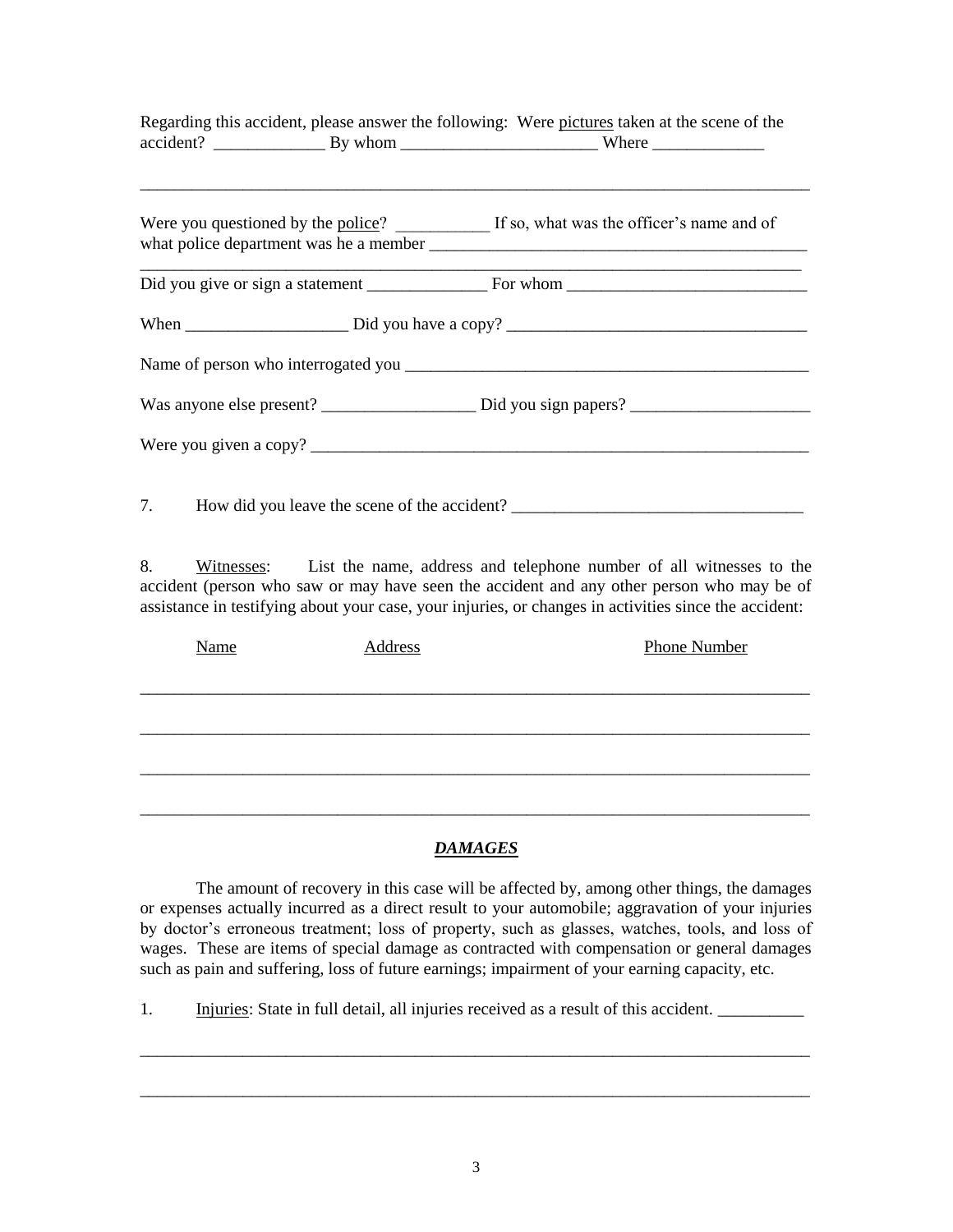State your present physical condition, scars, deformities, headaches, pains, etc., due to injuries received in this accident.

\_\_\_\_\_\_\_\_\_\_\_\_\_\_\_\_\_\_\_\_\_\_\_\_\_\_\_\_\_\_\_\_\_\_\_\_\_\_\_\_\_\_\_\_\_\_\_\_\_\_\_\_\_\_\_\_\_\_\_\_\_\_\_\_\_\_\_\_\_\_\_\_\_\_\_\_\_\_

\_\_\_\_\_\_\_\_\_\_\_\_\_\_\_\_\_\_\_\_\_\_\_\_\_\_\_\_\_\_\_\_\_\_\_\_\_\_\_\_\_\_\_\_\_\_\_\_\_\_\_\_\_\_\_\_\_\_\_\_\_\_\_\_\_\_\_\_\_\_\_\_\_\_\_\_\_\_

2. Hospitalization(s): List all hospitals in which you were examined or treated or to which you were admitted as a patient as a result of the injuries sustained in the accident, the dates, and the total costs:

| From     | to the contract of the contract of the contract of the contract of the contract of the contract of the contract of the contract of the contract of the contract of the contract of the contract of the contract of the contrac | Total Costs Total Costs |
|----------|--------------------------------------------------------------------------------------------------------------------------------------------------------------------------------------------------------------------------------|-------------------------|
| Hospital |                                                                                                                                                                                                                                |                         |
| From     | to                                                                                                                                                                                                                             | Total Costs Total Costs |

3. Physicians and Surgeons: List the full name, address, and telephone number of each physician or surgeon who has examined or treated you for your injuries as a result of the accident, as well as the type, duration, and place of treatment or care:

| Doctor's name |  |
|---------------|--|
|               |  |
|               |  |
|               |  |
|               |  |
|               |  |

4. Drugs and Medicines: State the total cost to date of all drugs and medicines used and purchased by you, as a result of the accident, and from whom purchased.

\_\_\_\_\_\_\_\_\_\_\_\_\_\_\_\_\_\_\_\_\_\_\_\_\_\_\_\_\_\_\_\_\_\_\_\_\_\_\_\_\_\_\_\_\_\_\_\_\_\_\_\_\_\_\_\_\_\_\_\_\_\_\_\_\_\_\_\_\_\_\_\_\_\_\_\_\_\_

\_\_\_\_\_\_\_\_\_\_\_\_\_\_\_\_\_\_\_\_\_\_\_\_\_\_\_\_\_\_\_\_\_\_\_\_\_\_\_\_\_\_\_\_\_\_\_\_\_\_\_\_\_\_\_\_\_\_\_\_\_\_\_\_\_\_\_\_\_\_\_\_\_\_\_\_\_\_

\_\_\_\_\_\_\_\_\_\_\_\_\_\_\_\_\_\_\_\_\_\_\_\_\_\_\_\_\_\_\_\_\_\_\_\_\_\_\_\_\_\_\_\_\_\_\_\_\_\_\_\_\_\_\_\_\_\_\_\_\_\_\_\_\_\_\_\_\_\_\_\_\_\_\_\_\_\_

\_\_\_\_\_\_\_\_\_\_\_\_\_\_\_\_\_\_\_\_\_\_\_\_\_\_\_\_\_\_\_\_\_\_\_\_\_\_\_\_\_\_\_\_\_\_\_\_\_\_\_\_\_\_\_\_\_\_\_\_\_\_\_\_\_\_\_\_\_\_\_\_\_\_\_\_\_\_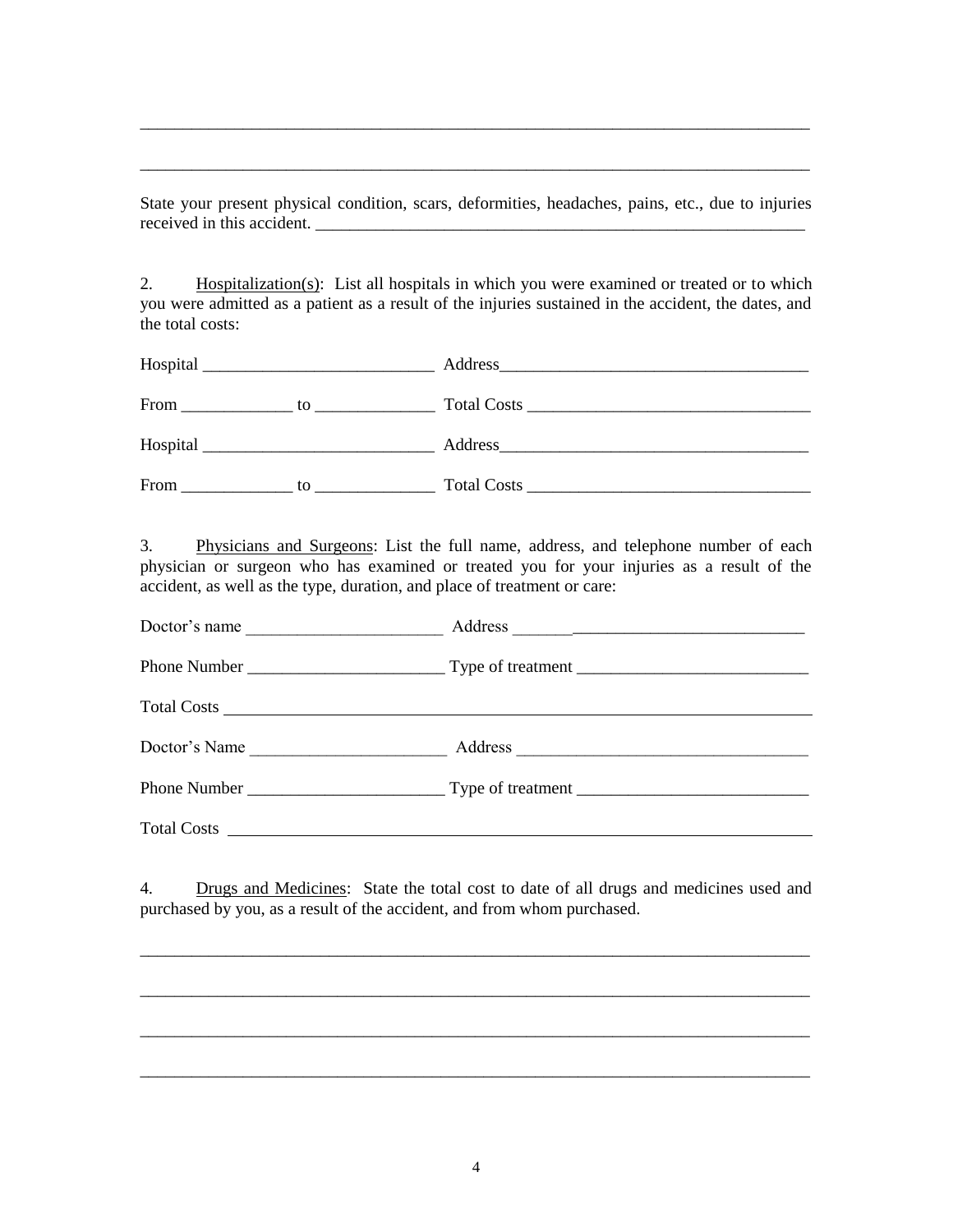6. Domestic Help (do not state lump sum, but itemize as to name of nurse, address, number of days or weeks, dates and amount paid weekly).

\_\_\_\_\_\_\_\_\_\_\_\_\_\_\_\_\_\_\_\_\_\_\_\_\_\_\_\_\_\_\_\_\_\_\_\_\_\_\_\_\_\_\_\_\_\_\_\_\_\_\_\_\_\_\_\_\_\_\_\_\_\_\_\_\_\_\_\_\_\_\_\_\_\_\_\_\_\_

\_\_\_\_\_\_\_\_\_\_\_\_\_\_\_\_\_\_\_\_\_\_\_\_\_\_\_\_\_\_\_\_\_\_\_\_\_\_\_\_\_\_\_\_\_\_\_\_\_\_\_\_\_\_\_\_\_\_\_\_\_\_\_\_\_\_\_\_\_\_\_\_\_\_\_\_\_\_

\_\_\_\_\_\_\_\_\_\_\_\_\_\_\_\_\_\_\_\_\_\_\_\_\_\_\_\_\_\_\_\_\_\_\_\_\_\_\_\_\_\_\_\_\_\_\_\_\_\_\_\_\_\_\_\_\_\_\_\_\_\_\_\_\_\_\_\_\_\_\_\_\_\_\_\_\_\_

7. Domestic Help: The cost of domestic help hired as a direct result of the accident constitutes an item of special damage. For example, in the case of an injured homeowner or mother the cost of a babysitter, the cost of washing, ironing, etc., which you have hired someone to do, should be listed. State here the full name and address of all domestic help hired as a result of the accident, the type of work done, the number of days or weeks employed, the dates, the amount paid weekly, and the total amount paid to date.

\_\_\_\_\_\_\_\_\_\_\_\_\_\_\_\_\_\_\_\_\_\_\_\_\_\_\_\_\_\_\_\_\_\_\_\_\_\_\_\_\_\_\_\_\_\_\_\_\_\_\_\_\_\_\_\_\_\_\_\_\_\_\_\_\_\_\_\_\_\_\_\_\_\_\_\_\_\_

\_\_\_\_\_\_\_\_\_\_\_\_\_\_\_\_\_\_\_\_\_\_\_\_\_\_\_\_\_\_\_\_\_\_\_\_\_\_\_\_\_\_\_\_\_\_\_\_\_\_\_\_\_\_\_\_\_\_\_\_\_\_\_\_\_\_\_\_\_\_\_\_\_\_\_\_\_\_

\_\_\_\_\_\_\_\_\_\_\_\_\_\_\_\_\_\_\_\_\_\_\_\_\_\_\_\_\_\_\_\_\_\_\_\_\_\_\_\_\_\_\_\_\_\_\_\_\_\_\_\_\_\_\_\_\_\_\_\_\_\_\_\_\_\_\_\_\_\_\_\_\_\_\_\_\_\_

8. Special damages (other than medical) and source of proof (o.e., personal property which was damaged, lost or destroyed as a result of the accident, and any items not previously listed, such as crutches, clothing, watches, glasses, false teeth, aggravation of injuries by doctors' erroneous treatment, etc.) State the cost of the item:

\_\_\_\_\_\_\_\_\_\_\_\_\_\_\_\_\_\_\_\_\_\_\_\_\_\_\_\_\_\_\_\_\_\_\_\_\_\_\_\_\_\_\_\_\_\_\_\_\_\_\_\_\_\_\_\_\_\_\_\_\_\_\_\_\_\_\_\_\_\_\_\_\_\_\_\_\_\_

\_\_\_\_\_\_\_\_\_\_\_\_\_\_\_\_\_\_\_\_\_\_\_\_\_\_\_\_\_\_\_\_\_\_\_\_\_\_\_\_\_\_\_\_\_\_\_\_\_\_\_\_\_\_\_\_\_\_\_\_\_\_\_\_\_\_\_\_\_\_\_\_\_\_\_\_\_\_

\_\_\_\_\_\_\_\_\_\_\_\_\_\_\_\_\_\_\_\_\_\_\_\_\_\_\_\_\_\_\_\_\_\_\_\_\_\_\_\_\_\_\_\_\_\_\_\_\_\_\_\_\_\_\_\_\_\_\_\_\_\_\_\_\_\_\_\_\_\_\_\_\_\_\_\_\_\_

9. Convalescent Expenses: In the event that you have been confined to a nursing home or other such place as a result of the accident, list here the full name of every such place, the address, the dates so confined and the total cost.

Convalescence Places

Address \_\_\_\_\_\_\_\_\_\_\_\_\_\_\_\_\_\_\_\_\_\_\_\_\_\_\_\_\_\_\_\_\_\_\_\_\_\_ From \_\_\_\_\_\_\_\_\_\_\_\_\_ to \_\_\_\_\_\_\_\_\_\_\_\_

10. Loss of earnings: State the length of time confined to bed as a result of the accident, including hospital confinement: \_\_\_\_\_\_\_\_\_\_\_\_\_\_\_\_\_\_\_\_\_\_\_\_\_\_\_\_\_\_\_\_\_\_\_\_\_\_\_\_\_\_\_\_\_\_\_\_\_\_

\_\_\_\_\_\_\_\_\_\_\_\_\_\_\_\_\_\_\_\_\_\_\_\_\_\_\_\_\_\_\_\_\_\_\_\_\_\_\_\_\_\_\_\_\_\_\_\_\_\_\_\_\_\_\_\_\_\_\_\_\_\_\_\_\_\_\_\_\_\_\_\_\_\_\_\_\_\_

Confinement thereafter to house \_\_\_\_\_\_\_\_\_\_\_\_\_\_\_\_\_\_\_\_\_\_\_\_\_\_\_\_\_\_\_\_\_\_\_\_\_\_\_\_\_\_\_\_\_\_\_\_\_\_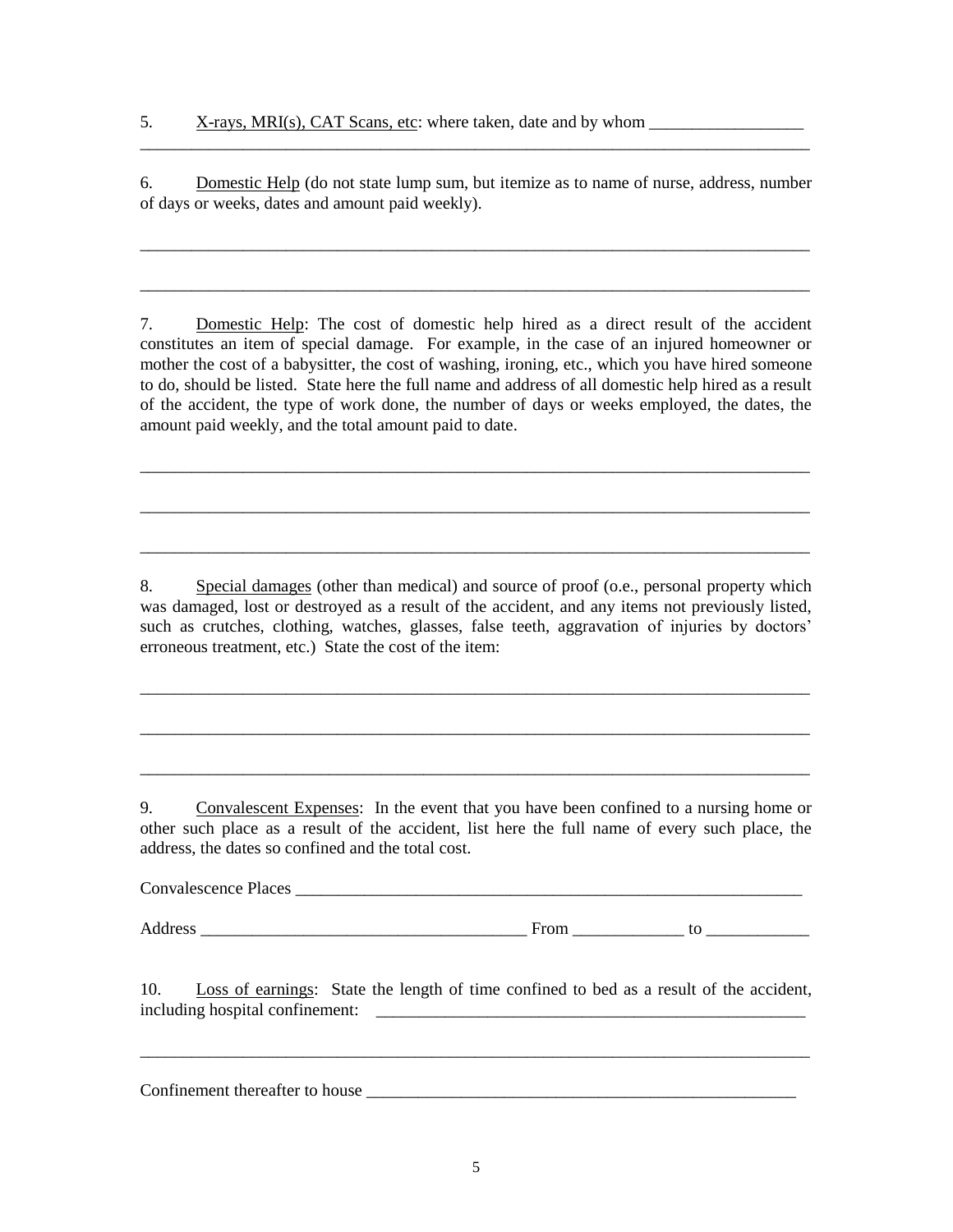| Outside of the home                                                               |
|-----------------------------------------------------------------------------------|
| Time lost from work in case of homemaker or mother                                |
| State time partially lost of time partially disabled ____________________________ |
|                                                                                   |

11. Activities since the accident: If you suffered a serious injury in the accident, it is possible to opposing side already has taken or will in the future take motion pictures of you. This is done with a telescopic lens, so that you never know it has been done until he pictures are presented in court to show that you are able to do something which you have either denied or neglected to mention that you are able to do. List here all your usual activities, which you have not been able to perform since the accident, such as cutting grass, etc. \_\_\_\_\_\_\_\_\_\_\_\_\_\_\_\_\_\_\_\_

## *WORK BACKGROUND*

\_\_\_\_\_\_\_\_\_\_\_\_\_\_\_\_\_\_\_\_\_\_\_\_\_\_\_\_\_\_\_\_\_\_\_\_\_\_\_\_\_\_\_\_\_\_\_\_\_\_\_\_\_\_\_\_\_\_\_\_\_\_\_\_\_\_\_\_\_\_\_\_\_\_\_\_\_\_

The amount of your recovery in this case will be affected by your loss of earnings and earning capacity, so please outline carefully your work background.

| 1. | Were you employed at the time of the accident?                                           |
|----|------------------------------------------------------------------------------------------|
|    |                                                                                          |
| 2. | What was your job title, or the type of work you were doing? ____________________        |
|    |                                                                                          |
| 4. | How many hours per week were you working regularly immediately prior to the<br>accident. |
|    | 5. When were you first employed by the company for which you were working at the time    |
|    |                                                                                          |
| 6. | Have you remained in the same job since the accident?                                    |
|    | If not, state the reason for the termination of your employment?                         |

\_\_\_\_\_\_\_\_\_\_\_\_\_\_\_\_\_\_\_\_\_\_\_\_\_\_\_\_\_\_\_\_\_\_\_\_\_\_\_\_\_\_\_\_\_\_\_\_\_\_\_\_\_\_\_\_\_\_\_\_\_\_\_\_\_\_\_\_\_\_\_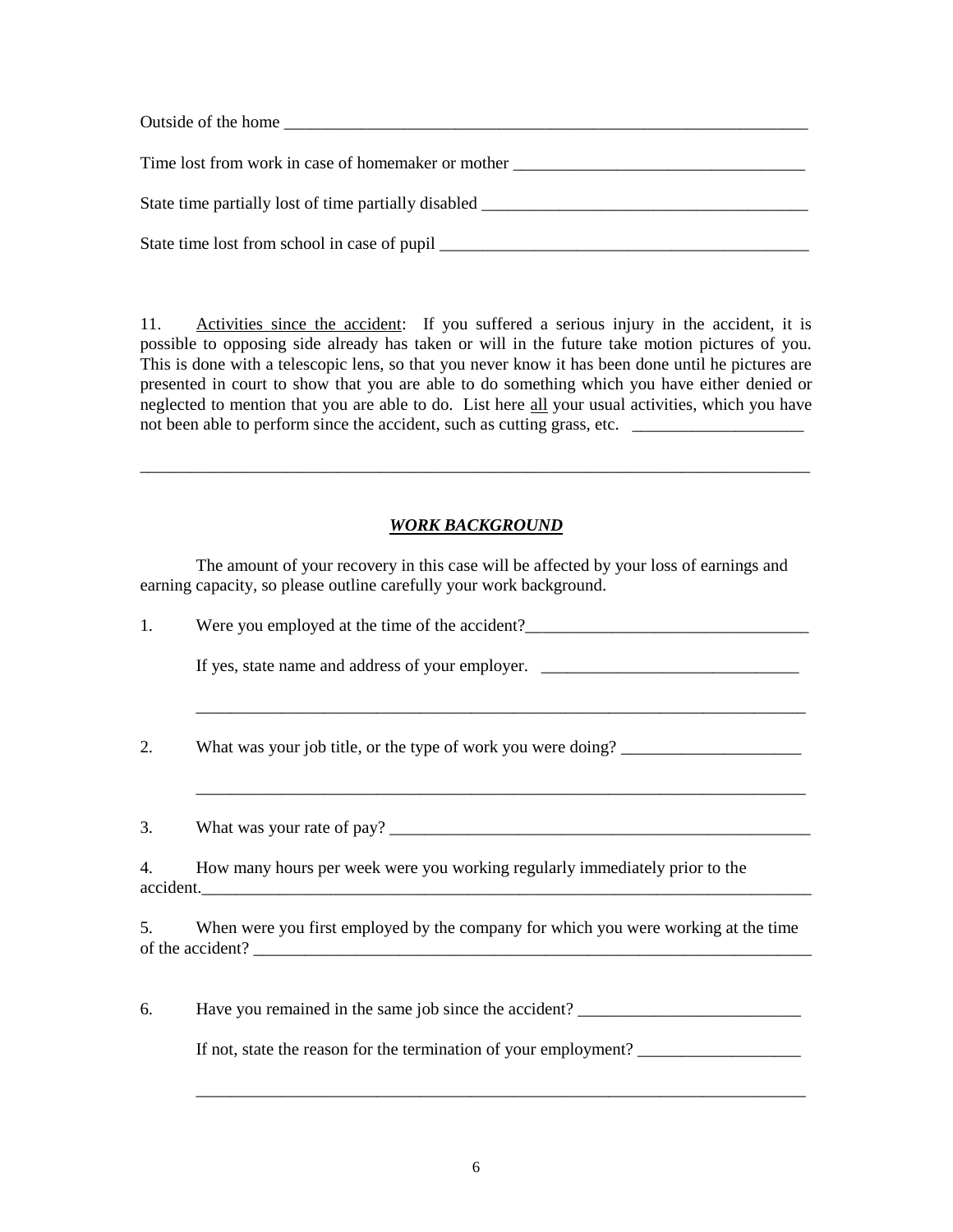| 7.      | Have you missed any time from work as a result of your injury?<br>If so, list the inclusive dates you were unable to work: |                                                                           |  |  |
|---------|----------------------------------------------------------------------------------------------------------------------------|---------------------------------------------------------------------------|--|--|
|         |                                                                                                                            |                                                                           |  |  |
|         |                                                                                                                            |                                                                           |  |  |
|         |                                                                                                                            |                                                                           |  |  |
|         |                                                                                                                            |                                                                           |  |  |
|         |                                                                                                                            |                                                                           |  |  |
| reason? | Did you before this accident lost time from work due to any injury or for any other                                        |                                                                           |  |  |
| 8.      | Did you lose wages for the periods of time missed from work due to this accident?                                          |                                                                           |  |  |
| 9.      |                                                                                                                            | Have you had any increases or decreases in your pay since the accident?   |  |  |
| 10.     | If you changed jobs since the accident, give a summary of your present job, showing                                        | name and address of employer, rate of pay, hours, type of work, etc.      |  |  |
| 11.     |                                                                                                                            | Have you filed federal or state income returns for the last three years.? |  |  |

## *ADDITIONAL BACKGROUND INFORMATION*

\_\_\_\_\_\_\_\_\_\_\_\_\_\_\_\_\_\_\_\_\_\_\_\_\_\_\_\_\_\_\_\_\_\_\_\_\_\_\_\_\_\_\_\_\_\_\_\_\_\_\_\_\_\_\_\_\_\_\_\_\_\_\_\_\_\_\_\_\_\_\_

We must know about your background because your educational background and physical history will have an important bearing upon your case.

1. Other Accidents & Injuries: Failure to mention other accidents or injuries can undermine your lawsuit, no matter how trivial they may seem. List here every such accident whether it resulted in a claim for damages or not, stating the date, place, nature of the accident and extent of your injuries, if none, so state.

Date \_\_\_\_\_\_\_\_\_\_\_\_\_\_\_\_\_\_\_\_\_\_\_\_\_\_\_\_\_ Place \_\_\_\_\_\_\_\_\_\_\_\_\_\_\_\_\_\_\_\_\_\_\_\_\_\_\_\_\_\_\_\_\_\_\_\_\_\_\_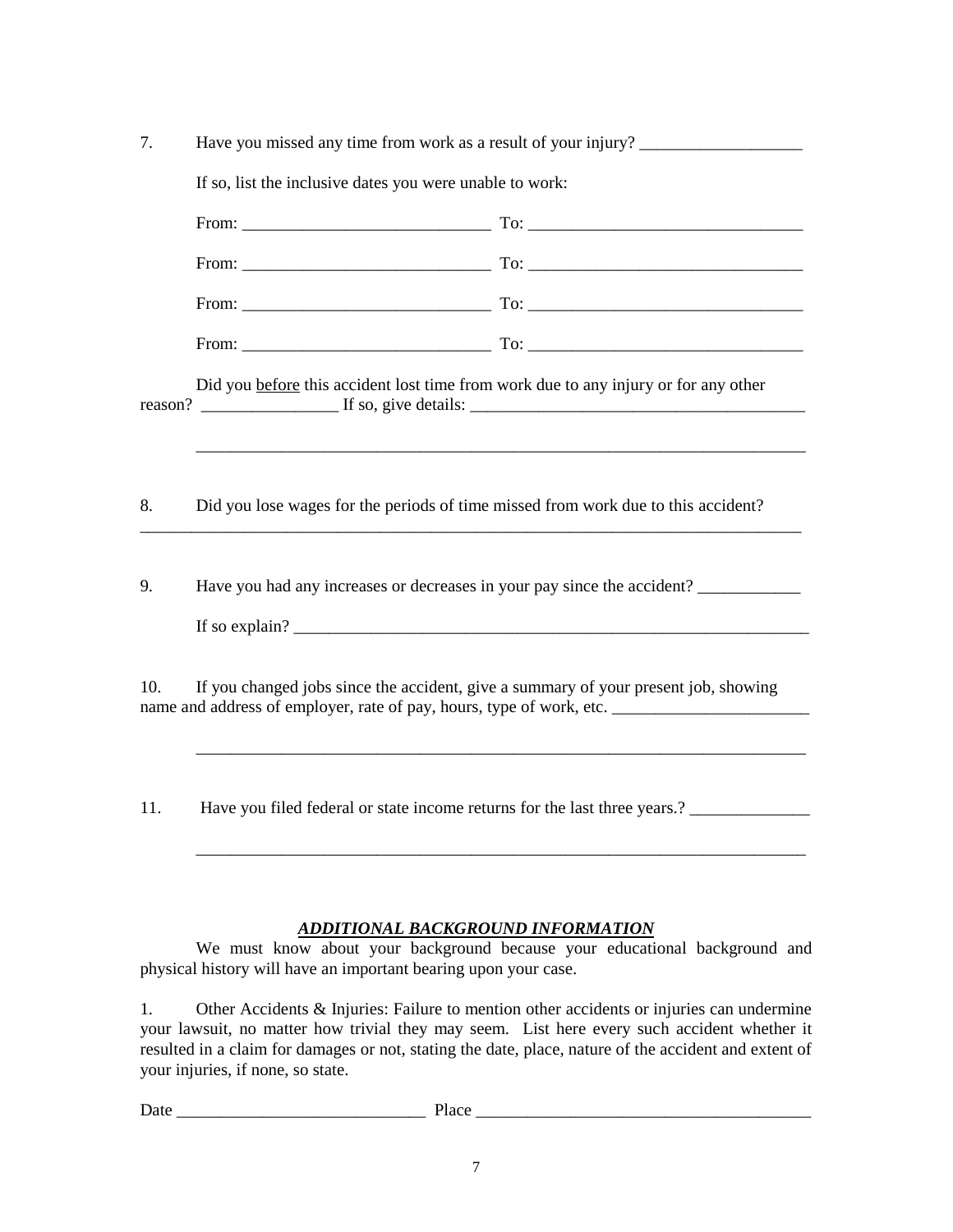| Education: What education have you had, including any special employment training or training                                                                                                                                                                                                                                                                                                           |
|---------------------------------------------------------------------------------------------------------------------------------------------------------------------------------------------------------------------------------------------------------------------------------------------------------------------------------------------------------------------------------------------------------|
| Physical examinations: List every physical examination you have ever had during the<br>2.<br>last ten years, for example, promotion, insurance, selective service, armed forces, etc. State the<br>date, name of the doctor and result, as fully as you recall.                                                                                                                                         |
|                                                                                                                                                                                                                                                                                                                                                                                                         |
|                                                                                                                                                                                                                                                                                                                                                                                                         |
|                                                                                                                                                                                                                                                                                                                                                                                                         |
|                                                                                                                                                                                                                                                                                                                                                                                                         |
|                                                                                                                                                                                                                                                                                                                                                                                                         |
|                                                                                                                                                                                                                                                                                                                                                                                                         |
|                                                                                                                                                                                                                                                                                                                                                                                                         |
|                                                                                                                                                                                                                                                                                                                                                                                                         |
|                                                                                                                                                                                                                                                                                                                                                                                                         |
|                                                                                                                                                                                                                                                                                                                                                                                                         |
| Military Background: Have you ever been rejected for military service because of<br>5.                                                                                                                                                                                                                                                                                                                  |
| If so, explain $\frac{1}{\sqrt{1-\frac{1}{2}}\sqrt{1-\frac{1}{2}}\sqrt{1-\frac{1}{2}}\sqrt{1-\frac{1}{2}}\sqrt{1-\frac{1}{2}}\sqrt{1-\frac{1}{2}}\sqrt{1-\frac{1}{2}}\sqrt{1-\frac{1}{2}}\sqrt{1-\frac{1}{2}}\sqrt{1-\frac{1}{2}}\sqrt{1-\frac{1}{2}}\sqrt{1-\frac{1}{2}}\sqrt{1-\frac{1}{2}}\sqrt{1-\frac{1}{2}}\sqrt{1-\frac{1}{2}}\sqrt{1-\frac{1}{2}}\sqrt{1-\frac{1}{2}}\sqrt{1-\frac{1}{2}}\sqrt$ |
|                                                                                                                                                                                                                                                                                                                                                                                                         |
|                                                                                                                                                                                                                                                                                                                                                                                                         |